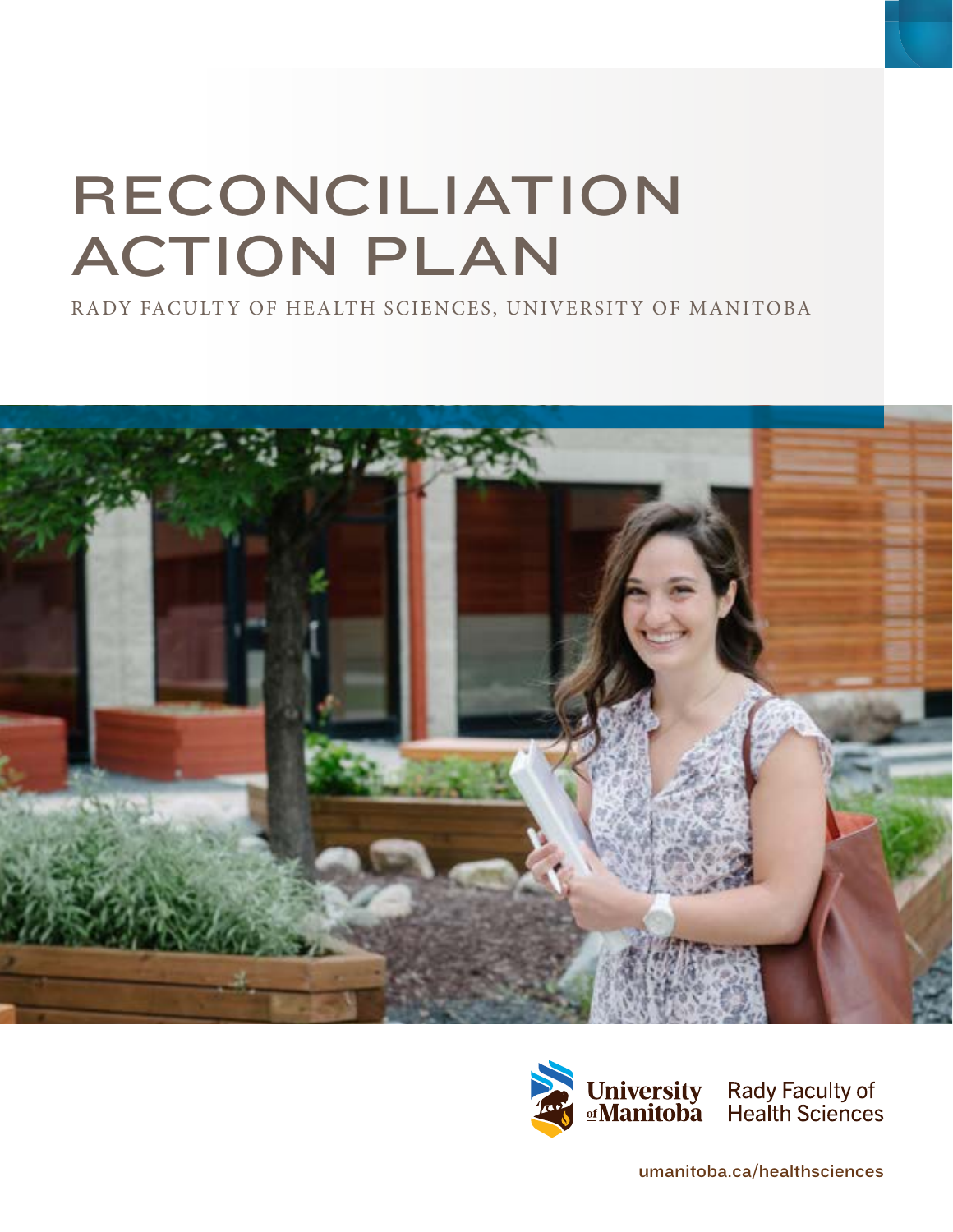The Rady Faculty of Health Sciences fully accepts the Principles of Reconciliation as documented by the Truth and Reconciliation Commission of Canada to guide its renewed relationships with First Nations, Metis, and Inuit people. These principles include:

- 1. The United Nations Declaration on the Rights of Indigenous Peoples is the framework for reconciliation.
- 2. First Nations, Inuit and Metis peoples have Treaty, constitutional and human rights that must be respected.
- 3. Reconciliation is a process of healing of relationships that requires truth sharing, apology, and commemoration that acknowledge and redress past harms.
- 4. Reconciliation requires constructive action on addressing the ongoing legacies of colonialism that have destructive impacts on Indigenous poeples' health.
- 5. Reconciliation must create a more equitable society and close the gaps in health.
- 6. All Canadians share the responsibility.
- 7. The perspectives and understandings of Traditional Knowledge Keepers are vital.
- 8. Reconciliation requires political will, joint leadership, trust building, accountability, transparency and a substantial investment of resources.

In response to the health-related Calls to Action (Numbers 18-24), the Faculty has developed a plan in the following five theme areas:

HONOURING TRADITIONAL KNOWLEDGE SYSTEMS AND PRACTICES SAFE LEARNING ENVIRONMENTS AND PROFESSIONALISM STUDENT SUPPORT, MENTORSHIP AND RETENTION EDUCATION ACROSS THE SPECTRUM CLOSING THE GAP IN ADMISSIONS

Each of these theme areas contains specific action items with timelines and measurable landmarks. We commit to reporting on our progress annually to ensure we are doing our part in contributing to the broader work of Reconciliation in Canada.





The Rady Faculty of Health Sciences is located on Treaty 1 Territory and the homeland of the Metis Nation. In roles of clinical service, research and education we serve diverse Indigenous communities including urban, rural and remote First Nations, Metis and Inuit peoples. Building on the 2011 University of Manitoba Statement of Apology and Reconciliation to Indian Residential School Survivors and the strong foundation of Indigenous health leadership built over time, we commit to fully implementing the Calls to Action that are within our mandate.

We acknowledge, as President Barnard did in 2011, that this Institution by not living up to its goals and ideals contributed to the harm done to First Nations, Metis and Inuit peoples. We acknowledge that Indigenous peoples, present in the Faculty as students, staff and Faculty, have experienced racism. We acknowledge that the ability of the Faculty to serve Indigenous communities has been limited by institutional and epistemic racism, including by the relative undervaluing of Indigenous Knowledge and Knowledge Keepers.

The Rady Faculty of Health Sciences has developed this Reconciliation Action Plan with input from approximately 100 Faculty, staff and students, input from Indigenous community leaders, and engagement with Knowledge Keepers. The Action Plan will be a living, breathing document and we believe that the mutually respectful, rightsbased relationship between the Faculty and the Indigenous communities it serves is the most important outcome.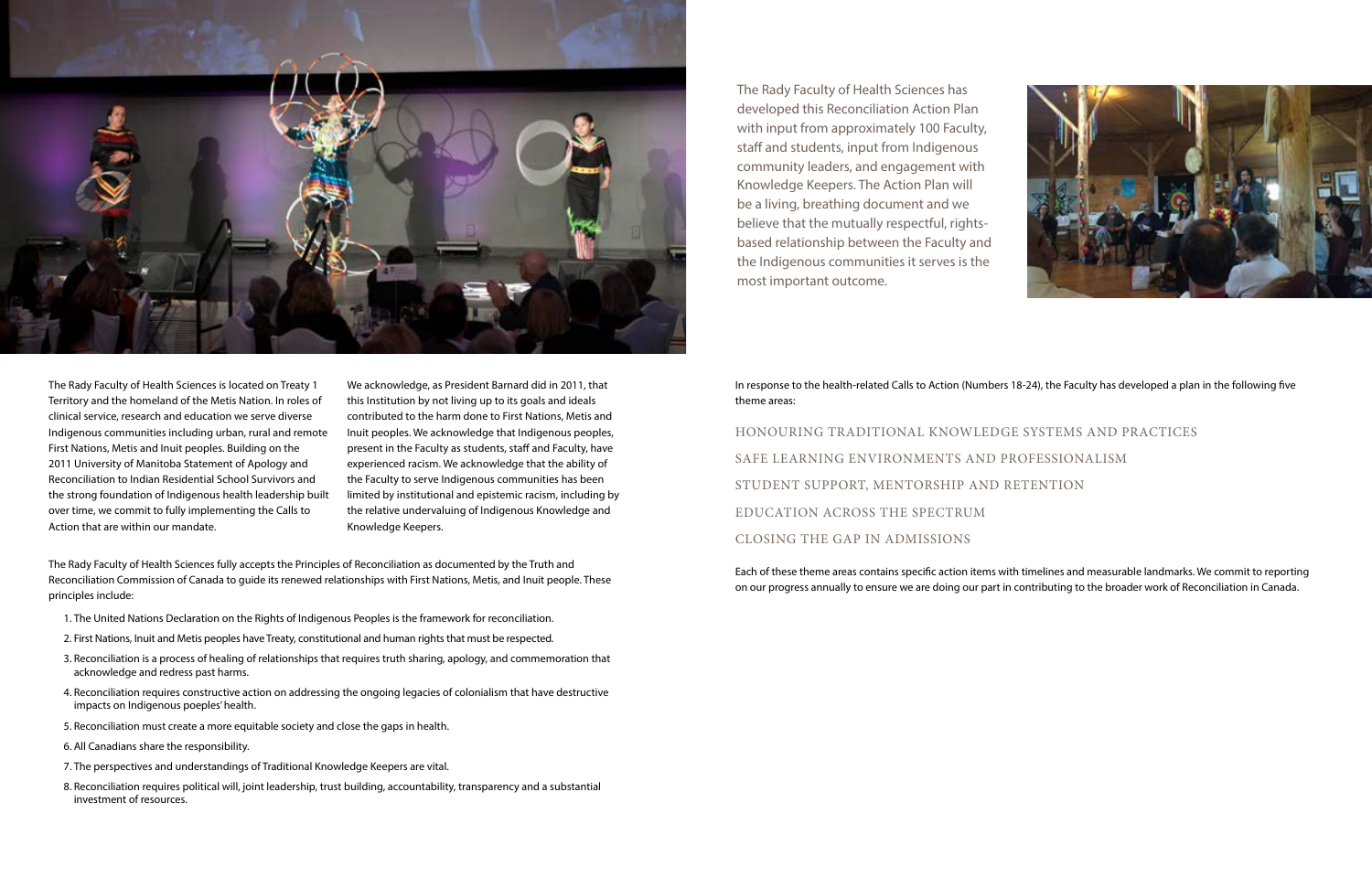| Action                                                                                                                                                                                                                                | Responsibility                                                                                                                                                           | Timeline      | Measurable Landmark                                                                                                                                                        | Action                                                                                                  | Responsibility                                              |
|---------------------------------------------------------------------------------------------------------------------------------------------------------------------------------------------------------------------------------------|--------------------------------------------------------------------------------------------------------------------------------------------------------------------------|---------------|----------------------------------------------------------------------------------------------------------------------------------------------------------------------------|---------------------------------------------------------------------------------------------------------|-------------------------------------------------------------|
| I. Develop protocol and respectful<br>behavior guidelines for students and<br>professional learners to utilize prior to<br>participating in Traditional Knowledge<br>translation activities and/or ceremonies.                        | Executive Director, Indigenous<br>Health Services, Indigenous<br>Institute of Health and Healing<br>Knowledge Keepers                                                    | December 2017 | • Knowledge Keepers Advisory<br>Council formed                                                                                                                             | I. Revise hospitality policy to support<br>cultural feasting for sessions or seminars                   | Director of Operation<br>Indigenous Institut                |
|                                                                                                                                                                                                                                       |                                                                                                                                                                          |               | · Gathering with Faculty, Staff and<br>Knowledge Keepers held                                                                                                              |                                                                                                         | and Healing<br>Central Administrat                          |
|                                                                                                                                                                                                                                       |                                                                                                                                                                          |               | · Guidelines developed and<br>distributed faculty wide                                                                                                                     |                                                                                                         |                                                             |
| II. Provide credited experiential learning<br>opportunities as student electives or                                                                                                                                                   | Executive Director, Indigenous<br>Academic Affairs, Indigenous                                                                                                           | Ongoing       | • # student electives throughout<br>the core curriculum                                                                                                                    | II. Revise remuneration policy to allow for<br>gifting or giveaway ceremonies                           | Director of Operation<br>Indigenous Institut                |
| selectives with Elders and Traditional<br>Knowledge Keepers                                                                                                                                                                           | Institute of Health and Healing                                                                                                                                          |               | • # summer student placements                                                                                                                                              |                                                                                                         | and Healing                                                 |
|                                                                                                                                                                                                                                       | Executive Director, Indigenous<br>Health Services, Indigenous<br>Institute of Health and Healing<br>Undergraduate, Graduate and<br>Postgraduate programs                 |               | with Elders                                                                                                                                                                |                                                                                                         | Central Administrat                                         |
|                                                                                                                                                                                                                                       |                                                                                                                                                                          |               | • # financially supported<br>ceremonies and ceremonialists<br>with preceptor status (like a<br>tuition payment)                                                            |                                                                                                         |                                                             |
|                                                                                                                                                                                                                                       |                                                                                                                                                                          |               |                                                                                                                                                                            |                                                                                                         |                                                             |
|                                                                                                                                                                                                                                       | Knowledge Keepers                                                                                                                                                        |               |                                                                                                                                                                            | III. Create a remuneration policy for<br>honorariums reflective of knowledge<br>and expertise of elders | Director of Operation<br>Indigenous Institut<br>and Healing |
|                                                                                                                                                                                                                                       |                                                                                                                                                                          |               |                                                                                                                                                                            |                                                                                                         | Central Administrat                                         |
| III. Deliver structured learning<br>opportunities for current health                                                                                                                                                                  | Director of Indigenous Health<br>Integration, Indigenous Institute<br>of Health and Healing<br>Knowledge Keepers<br>Undergraduate, Graduate and<br>Postgraduate programs | January 2018  | • # of traditional healers/medicine<br>people with nil appointments<br>• # of ceremonies supported<br>financially<br>• # of professionals/faculty<br>engaged/participating |                                                                                                         |                                                             |
| professional learners to participate in<br>land-based and ceremonial experiences                                                                                                                                                      |                                                                                                                                                                          |               |                                                                                                                                                                            | IV. Revise faculty appointment and                                                                      | <b>College Deans</b>                                        |
| through various modes and mediums.                                                                                                                                                                                                    |                                                                                                                                                                          |               |                                                                                                                                                                            | promotion policies to be peer reviewed<br>and guided by community recognition                           | Vice-Dean, Indigen<br>Rady Faculty of Hea                   |
|                                                                                                                                                                                                                                       |                                                                                                                                                                          |               |                                                                                                                                                                            | of Elders/Knowledge Keepers                                                                             | Vice-Dean, Academ                                           |
|                                                                                                                                                                                                                                       |                                                                                                                                                                          |               |                                                                                                                                                                            |                                                                                                         | Rady Faculty of Hea                                         |
| IV. Review existing curricula and redesign<br>where needed to Traditional Healing<br>Ways in under grad and post grad<br>programs to enhance the bio-psycho-<br>social model to be inclusive of "spiritual"<br>beliefs and practices. | <b>College Deans and Indigenous</b><br><b>Health Leads</b>                                                                                                               | August 2018   | $\cdot$ # of hours                                                                                                                                                         |                                                                                                         |                                                             |



### Honouring Traditional Knowledge Systems and Practices

The Rady Faculty of Health Sciences acknowledges that the perspectives, understandings and practices of Aboriginal Elders and Traditional Knowledge Keepers are integral to long-term healing and reconciliation. We commit to supporting First Nation, Metis and Inuit peoples' cultural revitalization and integrating Indigenous knowledge systems, oral histories, protocols, and connections to the land in curriculum, research protocols and health service delivery models in accordance with respectful protocols guided by Elders and Knowledge Keepers.

#### *Table 1: Honouring Traditional Knowledge by Bridging Bio-Psycho-Social Paradigms Table 2: Honouring Traditional Knowledge through Inclusive Policies and Procedures*

| <b>Action</b>                                                                                           | Responsibility                                                           | Timeline  | Measurable Landmark                                          |
|---------------------------------------------------------------------------------------------------------|--------------------------------------------------------------------------|-----------|--------------------------------------------------------------|
| I. Revise hospitality policy to support<br>cultural feasting for sessions or seminars                   | Director of Operations,<br>Indigenous Institute of Health                | June 2017 | • Reduced barriers for hospitality<br>approvals              |
|                                                                                                         | and Healing<br><b>Central Administration</b>                             |           | • Policy exclusions created based<br>on established criteria |
|                                                                                                         |                                                                          |           | • Policy exclusions created based<br>on established criteria |
| II. Revise remuneration policy to allow for<br>gifting or giveaway ceremonies                           | Director of Operations,<br>Indigenous Institute of Health                | June 2017 | • Reduced barriers for purchasing<br>gifts                   |
|                                                                                                         | and Healing<br><b>Central Administration</b>                             |           | • Policy exclusions created based<br>on established criteria |
| III. Create a remuneration policy for<br>honorariums reflective of knowledge<br>and expertise of elders | Director of Operations,<br>Indigenous Institute of Health<br>and Healing | June 2017 | • At least \$500/day and \$250 for<br>half day               |
|                                                                                                         | <b>Central Administration</b>                                            |           |                                                              |
| IV. Revise faculty appointment and                                                                      | <b>College Deans</b>                                                     | June 2018 | • Elder classification and                                   |
| promotion policies to be peer reviewed<br>and guided by community recognition                           | Vice-Dean, Indigenous Health,<br>Rady Faculty of Health Sciences         |           | appointment process created by<br>Elders and peer reviewed   |
| of Elders/Knowledge Keepers                                                                             | Vice-Dean, Academic Affairs,<br>Rady Faculty of Health Sciences          |           | accordingly                                                  |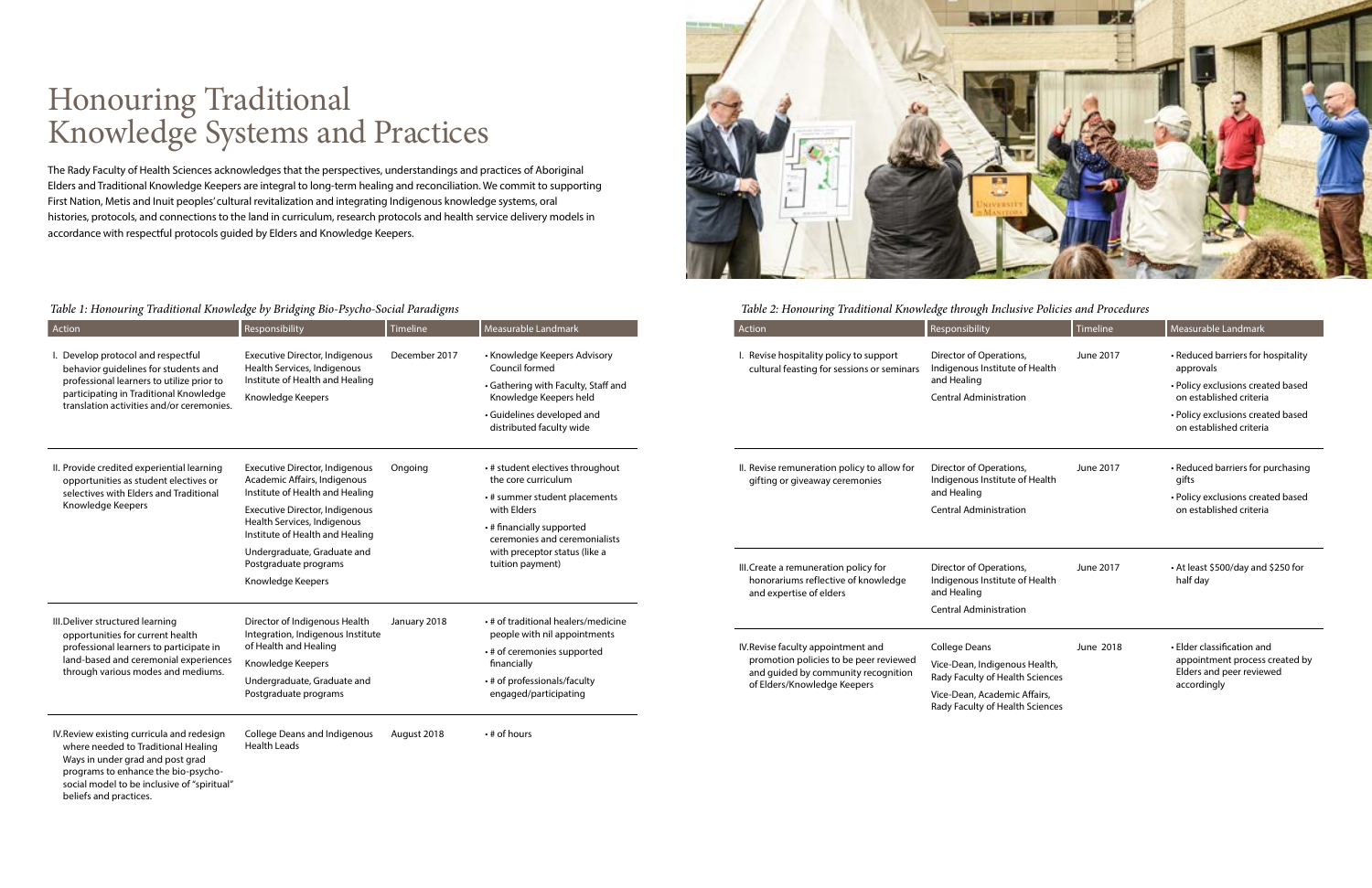### Safe Learning Environments and Professionalism

We at the University of Manitoba value Indigenous People and their systems of knowledge, values and relationships that are rooted in this land. We want to treat Indigenous patients, students and colleagues with respect and dignity, free from racism. We want respectful relationships to foster an exchange of knowledge and values that allows us all to live better together in this land. A safe learning environment is one in which patients, students and teachers are free from racism, harassment or abuse AND in which there is a clear mechanism to manage breaches in safety.



*Table 3: Supporting and ensuring accountability for faculty, learners, and instructors to create and maintain a safe learning environment, including intervening when the learning environment is unsafe.*

| Action                                                                                                                                                    | Responsibility                                                                                                                                                      | Timeline                  | Measurable Landmark                                                                                                                        | Action                                                                                                                                                                                                                                                                                                                                                                                                                                                                                                                                                                                        | Responsibility                                                                                    | Timeline       | Measurable Landmark                                                                                                         |
|-----------------------------------------------------------------------------------------------------------------------------------------------------------|---------------------------------------------------------------------------------------------------------------------------------------------------------------------|---------------------------|--------------------------------------------------------------------------------------------------------------------------------------------|-----------------------------------------------------------------------------------------------------------------------------------------------------------------------------------------------------------------------------------------------------------------------------------------------------------------------------------------------------------------------------------------------------------------------------------------------------------------------------------------------------------------------------------------------------------------------------------------------|---------------------------------------------------------------------------------------------------|----------------|-----------------------------------------------------------------------------------------------------------------------------|
| I. Supporting the Centre for Aboriginal<br>Health Education in their ongoing<br>development of anti-racist content in<br>the Indigenous Health curriculum | <b>TRC Working Group</b><br><b>UGME and PGME Deans</b><br>Associate Dean, Professionalism                                                                           | December 2016-<br>ongoing | · Increased number of facilitators<br>leading sessions<br>• Resource list developed for<br>facilitators who need support<br>after sessions | V. Develop and distribute a policy with<br>clear roles, responsibilities and<br>mechanisms for accountability for<br>creating and maintaining a safe learning<br>environment                                                                                                                                                                                                                                                                                                                                                                                                                  | <b>TRC Working Group</b><br>Associate Dean, Professionalism<br>Vice-Dean, Indigenous Health       | September 2017 | • Policy is developed and available<br>on website<br>• Policy is included in orientation of<br>all new students and faculty |
| II. Develop a public campaign to<br>demonstrate our commitment to<br>supporting a safe learning environment                                               | Council of Deans, Rady Faculty<br>of Health Sciences<br>Vice-Dean, Indigenous Health                                                                                | September 2017            | • Working Group formed<br>• Multimedia campaign launched                                                                                   | VI. Develop and implement a<br>Deans/Department Heads<br>September 2018<br>performance management and<br><b>Associate Deans of Education</b><br>evaluation system that allows faculty,<br>Executive Director, Indigenous<br>learners and teachers to receive<br>Academic Affairs, Indigenous<br>performance feedback on their ability<br>Institute of Health and Healing<br>to facilitate a safe learning environment<br>with opportunities for further training<br>Director of Indigenous Health<br>when a need is identified.<br>Integration, Indigenous Institute<br>of Health and Healing |                                                                                                   |                | • Performance feedback forms are<br>revised to include section on<br>safety of learning environment                         |
|                                                                                                                                                           | Director of Communications &<br>Marketing, Rady Faculty of                                                                                                          |                           |                                                                                                                                            |                                                                                                                                                                                                                                                                                                                                                                                                                                                                                                                                                                                               | • Evaluation forms are revised to<br>include section on safety of<br>learning environment         |                |                                                                                                                             |
|                                                                                                                                                           | <b>Health Sciences</b>                                                                                                                                              |                           |                                                                                                                                            |                                                                                                                                                                                                                                                                                                                                                                                                                                                                                                                                                                                               |                                                                                                   |                | • # programs/ departments using<br>new feedback and evaluation<br>forms                                                     |
| III. Develop and implement a faculty<br>development program ensuring that all<br>teachers have the skills and commit to                                   | Vice-Dean, Indigenous Health                                                                                                                                        | June 2018                 | · Baseline assessment of capacity<br>and needs completed<br>• Modules/ learning opportunities                                              |                                                                                                                                                                                                                                                                                                                                                                                                                                                                                                                                                                                               |                                                                                                   |                | • # individual faculty members/                                                                                             |
|                                                                                                                                                           | Vice-Dean, Interprofessional<br>Education                                                                                                                           |                           |                                                                                                                                            |                                                                                                                                                                                                                                                                                                                                                                                                                                                                                                                                                                                               |                                                                                                   |                | instructors receiving feedback<br>about safety of learning                                                                  |
| free from racism.                                                                                                                                         | fostering a safe learning environment,<br>completed<br>Director of Education.<br>Indigenous Institute of Health<br>• # faculty members participating<br>and Healing |                           |                                                                                                                                            |                                                                                                                                                                                                                                                                                                                                                                                                                                                                                                                                                                                               | environment                                                                                       |                |                                                                                                                             |
| IV. Develop and implement a process by                                                                                                                    | Associate Dean, Professionalism                                                                                                                                     | September 2017            | • Assessment of current process,                                                                                                           | VII. Work in partnership with licensing<br>bodies and Regional Health Authorities<br>to support importance of cultural safety                                                                                                                                                                                                                                                                                                                                                                                                                                                                 | Dean, Rady Faculty of Health<br>Sciences & Vice-Provost (Health<br>Sciences)                      | September 2017 | · Signed/ endorsed statement of<br>support for culturally safe learning<br>environments                                     |
| which concerns about racism in the<br>learning environment raised by patients,                                                                            | Vice-Dean, Indigenous Health                                                                                                                                        |                           | who is/isn't using it, and<br>effectiveness is completed                                                                                   | process for addressing deficiencies.                                                                                                                                                                                                                                                                                                                                                                                                                                                                                                                                                          | for all health care providers and develop<br>CEO of WRHA and possibly other<br><b>RHAs</b>        |                | • Joint TRC Action plan focused on<br>safe learning, work and health<br>care environments is developed                      |
| learners, staff or faculty are addressed as<br>issues of professionalism                                                                                  |                                                                                                                                                                     |                           | • Process refined or new process                                                                                                           |                                                                                                                                                                                                                                                                                                                                                                                                                                                                                                                                                                                               | Vice-Dean, Indigenous Health                                                                      |                |                                                                                                                             |
|                                                                                                                                                           |                                                                                                                                                                     |                           | developed                                                                                                                                  |                                                                                                                                                                                                                                                                                                                                                                                                                                                                                                                                                                                               | Executive Director, Indigenous<br>Academic Affairs, Indigenous<br>Institute of Health and Healing |                | • Joint Oversight Committee of TRC<br>Action Plan is developed and<br>meets regularly                                       |
|                                                                                                                                                           |                                                                                                                                                                     |                           |                                                                                                                                            |                                                                                                                                                                                                                                                                                                                                                                                                                                                                                                                                                                                               | Council of Deans, Rady Faculty<br>of Health Sciences                                              |                | • Implementation of Joint TRC<br><b>Action Plan</b>                                                                         |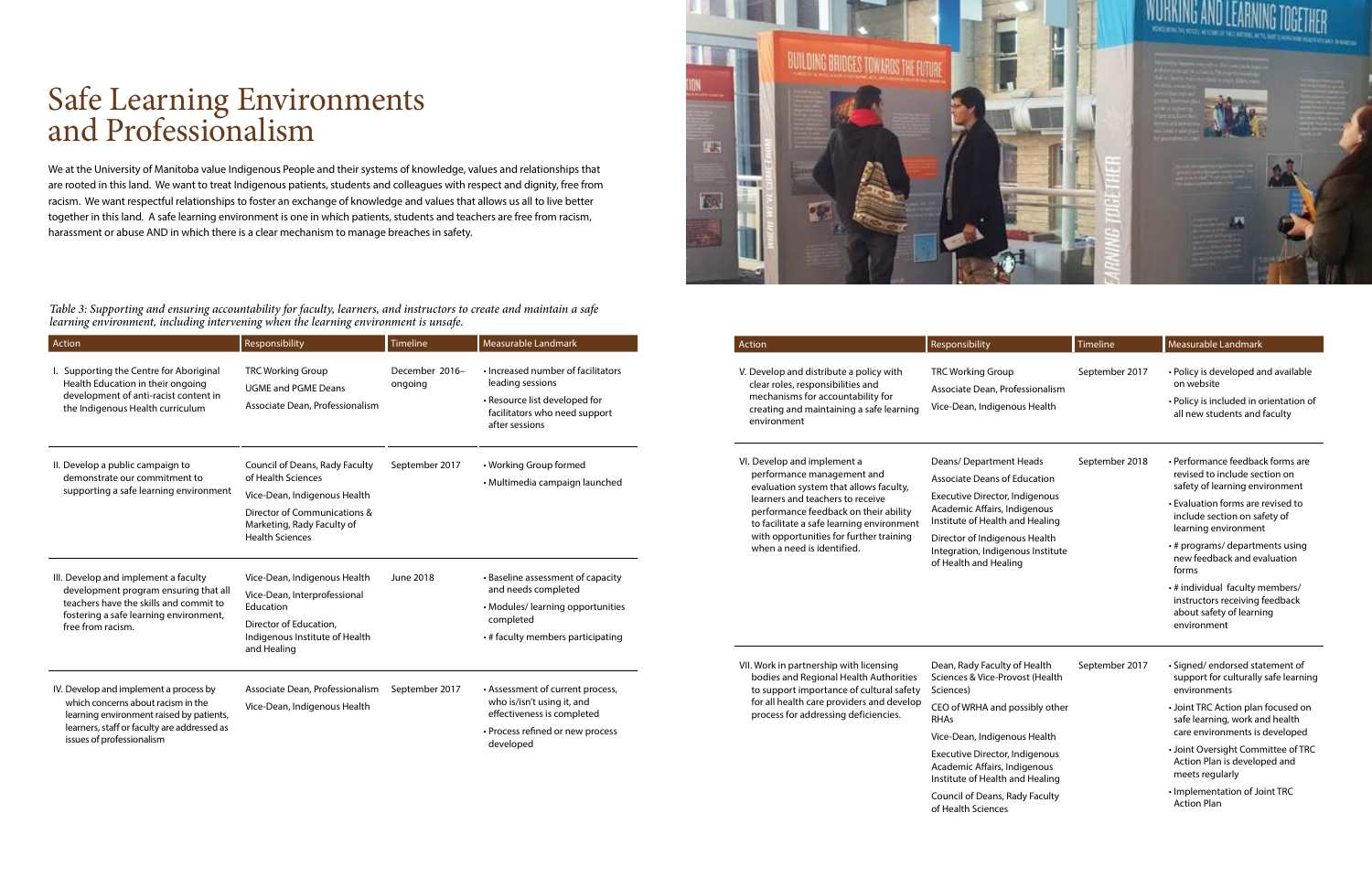### Student Support, Mentorship, and Retention

The Truth and Reconciliation Commission Call to Action number 23 explicitly calls for increasing the number of Indigenous professionals working within the health care field. Once Indigenous learners enter health professional studies we are committed to supporting their successful completion as health professionals with strengthened First Nations, Metis or Inuit identity and community connections through support, mentorship and retention.

#### *Table 4: Upholding the success of First Nations, Metis and Inuit Learners*

| Action                                                                                                                                                                          | Responsibility                                                                        | <b>Timeline</b>                 | Measurable Landmark                                                                                                                                        |
|---------------------------------------------------------------------------------------------------------------------------------------------------------------------------------|---------------------------------------------------------------------------------------|---------------------------------|------------------------------------------------------------------------------------------------------------------------------------------------------------|
| I. Build Student Support, Mentorship and<br>Retention (SSMR) Working Group within<br>The Rady Faculty of Health Sciences,<br>University of Manitoba, and Winnipeg<br>community. | <b>SSMR Working Group</b><br>Council of Deans, Rady Faculty<br>of Health Sciences     | May 2017                        | • Working Group is formed<br>• Each College is actively<br>participating in SSMR Working<br>Group                                                          |
| II. Complete an environmental scan:<br>Collect existing data from all colleges<br>and other Canadian universities around<br>strengths and gaps in service.                      | <b>SSMR Working Group</b><br>Senior Lead, Indigenous Health<br><b>Student Affairs</b> | March 2017-<br>September 2017   | • Environmental Scan is completed                                                                                                                          |
| III. Student Needs Assessment:<br>Consultation Activity using "Mixer"<br>format to identify needs                                                                               | <b>SSMR Working Group</b><br>Senior Lead, Indigenous Health<br><b>Student Affairs</b> | September 2017-<br>October 2017 | • Consultation activity(ies) are held<br>• Report on results of consultation<br>is completed                                                               |
| V. Further develop and implement student<br>support programs to address gaps and<br>build on strengths in service.                                                              | <b>SSMR Working Group</b><br>Senior Lead, Indigenous Health<br><b>Student Affairs</b> | October 2017-<br>December 2018  | • Action plan is developed based<br>on information from<br><b>Environmental Scan and</b><br>Consultation<br>• #/ type of new student<br>support activities |

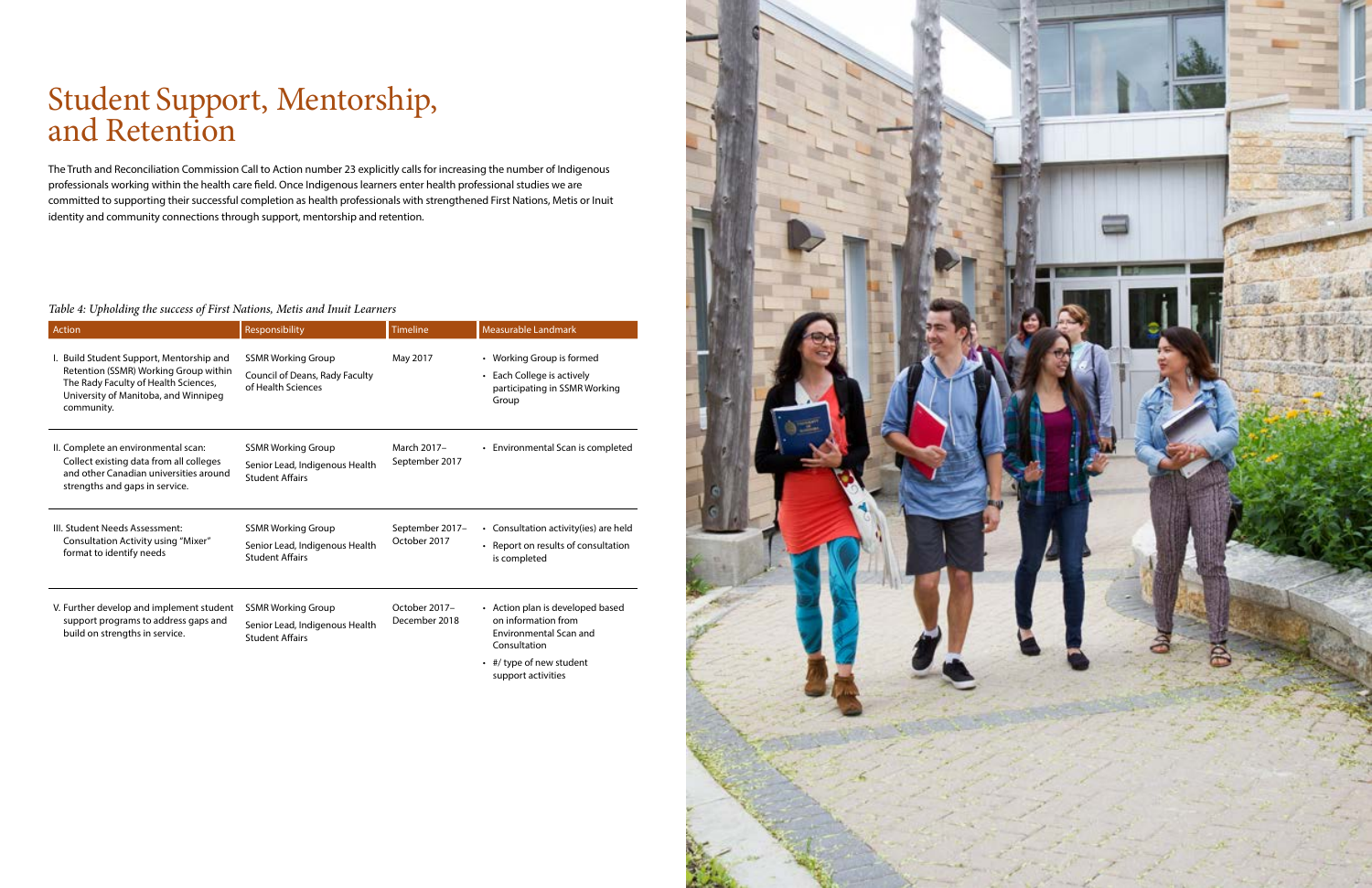*Table 5: Implement a shared pre-licensure longitudinal core curriculum or core objectives in Indigenous health across the Colleges*

|                                                                                                                               | Responsibility                                                                                    | Timeline                  | Measurable Landmark                                                                                              |
|-------------------------------------------------------------------------------------------------------------------------------|---------------------------------------------------------------------------------------------------|---------------------------|------------------------------------------------------------------------------------------------------------------|
| V. Advocate for inclusion of Indigenous<br>health core objectives/ standards in<br>national accreditation process for all FHS | Dean, Rady Faculty of Health<br>Sciences & Vice-Provost (Health<br>Sciences)                      | November 2018-<br>ongoing | • Draft accreditation standards/<br>objectives are developed for each<br>relevant body                           |
| programs.                                                                                                                     | Council of Deans, Rady Faculty<br>of Health Sciences                                              |                           | • Number and type of advocacy<br>activities                                                                      |
|                                                                                                                               | Vice-Dean, Indigenous Health                                                                      |                           | • Inclusion of standards                                                                                         |
|                                                                                                                               | Executive Director, Indigenous<br>Academic Affairs, Indigenous<br>Institute of Health and Healing |                           |                                                                                                                  |
| VI. Provide professional development on<br>cultural safety to all members of the<br>Rady Faculty of Health Sciences.          | Dean, Rady Faculty of Health<br>Sciences & Vice-Provost (Health<br>Sciences)                      | January 2017-<br>ongoing  | • # and demographic details of<br>members of FHS community<br>completing online cultural safety                  |
|                                                                                                                               | Council of Deans, Rady Faculty<br>of Health Sciences                                              |                           | training                                                                                                         |
|                                                                                                                               | Vice-Dean, Indigenous Health                                                                      |                           |                                                                                                                  |
|                                                                                                                               | Council of Deans, Rady Faculty                                                                    |                           |                                                                                                                  |
| I. Require completion of Online Cultural<br>Safety training (or equivalent) by all<br>faculty and clinical teachers           | of Health Sciences                                                                                | January 2017-<br>ongoing  | • # and demographic details (e.g.                                                                                |
|                                                                                                                               |                                                                                                   |                           | staff type, department, college) of<br>members of FHS community<br>completing online cultural safety<br>training |
| II. Develop and implement a faculty                                                                                           | Director of Indigenous Health                                                                     | December 2018             | • Working Group formed                                                                                           |
| self-assessment tool for reflection on<br>Indigenous Health                                                                   | Integration, Indigenous Institute<br>of Health and Healing                                        |                           | • Literature review of existing tools<br>completed                                                               |
|                                                                                                                               | Director of Education,<br>Indigenous Institute of Health                                          |                           | • Self-assessment tool developed                                                                                 |
|                                                                                                                               | and Healing<br>Executive Director, Indigenous                                                     |                           | • Self-assessment tool pilot<br>completed                                                                        |
|                                                                                                                               | Academic Affairs, Indigenous<br>Institute of Health and Healing                                   |                           |                                                                                                                  |
|                                                                                                                               |                                                                                                   |                           | • Guidelines for use developed<br>• # faculty using tool, description<br>of demographics of those using          |
| III. Develop and implement ALLY-like                                                                                          | Director of Indigenous Health                                                                     | December 2018             | • Working Group formed                                                                                           |
| training/ certification for faculty and<br>clinical teachers that are involved in                                             | Integration, Indigenous Institute<br>of Health and Healing                                        |                           |                                                                                                                  |
| delivery of Indigenous Health content.                                                                                        | Chair, Social Accountability                                                                      |                           | • Environmental scan of existing<br>Ally training programs<br>• Ally training developed                          |

| Action                                                                                                  | Responsibility                                                                                                             | Timeline       | Measurable Landmark                                                                   |
|---------------------------------------------------------------------------------------------------------|----------------------------------------------------------------------------------------------------------------------------|----------------|---------------------------------------------------------------------------------------|
| I. Identify and engage existing structures<br>people that could support the                             | Council of Deans, Rady Faculty<br>of Health Sciences                                                                       | March 2017     | • Working Group/ Committee<br>formed                                                  |
| development of the curriculum<br>objectives within the FHS and the<br>broader university                | Executive Director, Indigenous<br>Academic Affairs, Indigenous<br>Institute of Health and Healing                          |                | • Strategy for development and<br>implementation of core objectives<br>is completed   |
|                                                                                                         | College Advisory Council on<br>Indigenous Health                                                                           |                |                                                                                       |
|                                                                                                         | Director of Indigenous Health<br>Integration, Indigenous Institute<br>of Health and Healing                                |                |                                                                                       |
| II. Create a curriculum map of existing                                                                 | Director of Indigenous Health                                                                                              | December 2017  | • Map is completed                                                                    |
| Indigenous Health curriculum across the<br>Colleges and a repository of existing<br>curriculum content. | Integration, Indigenous Institute<br>of Health and Healing                                                                 |                | • Repository is available                                                             |
| III. Develop and implement a process for<br>involvement of diverse Indigenous                           | Director of Indigenous Health<br>Integration, Indigenous Institute                                                         | September 2018 | • Community engagement plan<br>developed                                              |
| communities in defining the outcomes<br>for a shared curriculum                                         | of Health and Healing<br>Executive Director, Indigenous<br>Academic Affairs, Indigenous<br>Institute of Health and Healing |                | • # gatherings/ community<br>engagement events                                        |
|                                                                                                         |                                                                                                                            |                | • Demographics of people<br>involved in community events                              |
|                                                                                                         |                                                                                                                            |                | • Core objectives developed and<br>widely distributed                                 |
| IV.Obtain commitment from all Colleges to<br>implement core curriculum/objectives                       | October 2018<br>Dean, Rady Faculty of Health<br>Sciences & Vice-Provost (Health<br>Sciences)                               |                | • Signed/ endorsed statement of<br>importance of core Indigenous<br>health objectives |
|                                                                                                         | Council of Deans, Rady Faculty<br>of Health Sciences                                                                       |                | • Importance of Indigenous health<br>reflected in Faculty and Colleges                |
|                                                                                                         | Vice-Dean, Indigenous Health                                                                                               |                | Mission/Vision statements and<br>strategic plans                                      |

## Education Across the Spectrum

The Rady Faculty of Health Sciences recognizes that the current state of Indigenous health in Canada is a direct result of Canadian government policies, including the legacy of the residential school system, and the ideologies of racism and colonialism that underpinned them. The health of Indigenous People and their communities continues to be compromised because health care providers lack a deeper understanding of these issues and a commitment to the provision of culturally safe, reflective practice. In accordance with the TRC recommendations regarding health care provider education, the FHS commits to ensuring that its students, trainees and faculty will be provided training in cultural safety, conflict resolution, human rights and anti-racism, which will be evaluated and augmented in an ongoing process of continuing professional education.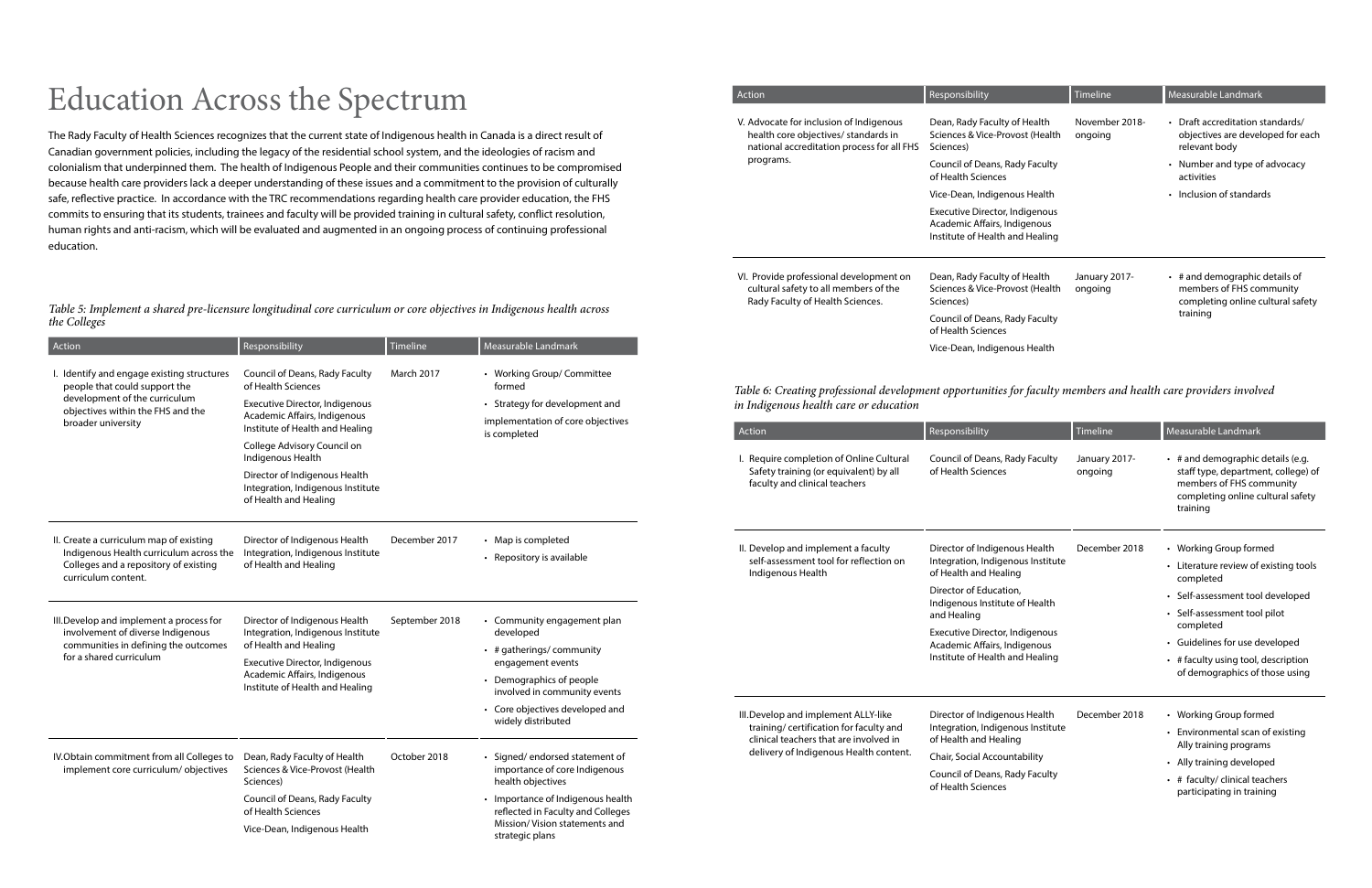## Closing the Gap in Admissions

#### Enhancing Opportunity

| Action                                                                                                                                                                                                                                                                                              | <b>Responsibility</b>                                                            | Timeline                                                                                                    | Measurable Landmark                                                                           | Action                                                                                                                                    |                                                                                  |
|-----------------------------------------------------------------------------------------------------------------------------------------------------------------------------------------------------------------------------------------------------------------------------------------------------|----------------------------------------------------------------------------------|-------------------------------------------------------------------------------------------------------------|-----------------------------------------------------------------------------------------------|-------------------------------------------------------------------------------------------------------------------------------------------|----------------------------------------------------------------------------------|
| Develop a map which shows where<br>current Indigenous students are from,<br>and where current outreach programs<br>service to identify gaps and inform<br>future planning.                                                                                                                          | Director of Admissions in each<br>college                                        | September 2017                                                                                              | • Map completed                                                                               | Rady Faculty of Health Sciences.                                                                                                          | VI. Provide professional development on<br>cultural safety to all members of the |
|                                                                                                                                                                                                                                                                                                     | Senior Lead, Indigenous Health<br><b>Student Affairs</b>                         |                                                                                                             |                                                                                               |                                                                                                                                           |                                                                                  |
|                                                                                                                                                                                                                                                                                                     |                                                                                  |                                                                                                             |                                                                                               |                                                                                                                                           |                                                                                  |
| II. Implement an advocacy campaign for<br>equitable funding for On-Reserve First<br>Nations education.                                                                                                                                                                                              | Student-led groups                                                               | May 2018                                                                                                    | • Student meetings with provincial<br>and federal politicians to discuss<br>campaign          | IV. Provide structured opportunities for                                                                                                  |                                                                                  |
|                                                                                                                                                                                                                                                                                                     |                                                                                  | • Campaign materials distributed<br>widely<br>Endorsement of campaign by<br><b>First Nations leadership</b> |                                                                                               | current health professional learners to<br>participate in education and health<br>career promotion when they are outside                  |                                                                                  |
|                                                                                                                                                                                                                                                                                                     |                                                                                  |                                                                                                             |                                                                                               | learning models.                                                                                                                          | of Winnipeg as part of the distributed                                           |
| III. In partnership with Indigenous<br>educators and other faculties, develop a<br>longitudinal health/ health career based<br>science and math curriculum that could<br>be implemented in elementary, middle,<br>and secondary schools where there are<br>high proportions of Indigenous learners. | Recruitment Officer, Senior<br>Lead, Indigenous Health<br><b>Student Affairs</b> | September 2019                                                                                              | • Initial meetings held with<br>Faculties of Science, Kinesiology<br>and Indigenous educators |                                                                                                                                           |                                                                                  |
|                                                                                                                                                                                                                                                                                                     | Director of Biomedical Youth<br>Program                                          |                                                                                                             | • Inventory of current activities in<br>Manitoba                                              |                                                                                                                                           |                                                                                  |
|                                                                                                                                                                                                                                                                                                     | Director of Indigenous Health<br>Integration, Indigenous                         |                                                                                                             | • Inventory of online or other<br>available resources                                         | V. Develop and distribute outreach<br>materials that highlight the<br>contributions of Indigenous peoples to<br>math, science and health. |                                                                                  |
|                                                                                                                                                                                                                                                                                                     | Institute of Health and Healing                                                  |                                                                                                             | • Proposals developed and<br>resources secured                                                |                                                                                                                                           |                                                                                  |
|                                                                                                                                                                                                                                                                                                     | Executive Director, Indigenous<br>Academic Affairs, Indigenous                   |                                                                                                             | • Curriculum/science and math                                                                 |                                                                                                                                           |                                                                                  |
|                                                                                                                                                                                                                                                                                                     | Institute of Health and Healing                                                  |                                                                                                             | outreach program is developed<br>and implemented                                              |                                                                                                                                           |                                                                                  |



The Rady Faculty of Health Sciences understands the significant social and economic barriers experienced by First Nations, Métis and Inuit peoples, and how these barriers can limit the opportunity to enter health professional education. We commit to efforts that will remove or address these barriers so that First Nations, Métis and Inuit learners have equal opportunity to access health professional education.

#### *Table 7: Enhancing Opportunity through Outreach*

| <b>Action</b>                                                                                                                                                        | Responsibility                                                                                                                                                       | <b>Timeline</b>          | Measurable Landmark                                                                                                                |
|----------------------------------------------------------------------------------------------------------------------------------------------------------------------|----------------------------------------------------------------------------------------------------------------------------------------------------------------------|--------------------------|------------------------------------------------------------------------------------------------------------------------------------|
| VI.Provide professional development on<br>cultural safety to all members of the<br>Rady Faculty of Health Sciences.                                                  | Dean, Rady Faculty of Health<br>Sciences & Vice-Provost (Health<br>Sciences)<br>Council of Deans, Rady Faculty<br>of Health Sciences<br>Vice-Dean, Indigenous Health | January 2017-<br>ongoing | • # and demographic details of<br>members of FHS community<br>completing online cultural<br>safety training                        |
|                                                                                                                                                                      |                                                                                                                                                                      |                          |                                                                                                                                    |
| IV. Provide structured opportunities for<br>current health professional learners to<br>participate in education and health<br>career promotion when they are outside | Indigenous Health Promotion<br>Group<br>Office of Interprofessional<br>Collaboration                                                                                 | May 2018                 | • 5 students teams formed to<br>develop workshop case-based<br>scenarios to engage junior high<br>and high school aged youth       |
| of Winnipeg as part of the distributed<br>learning models.                                                                                                           | Director of Indigenous Health<br>Integration, Indigenous Institute<br>of Health and Healing                                                                          |                          | • 5 scenarios that can be used by<br>learners for health career<br>promotion                                                       |
|                                                                                                                                                                      | Senior Lead, Indigenous Health<br><b>Student Affairs</b>                                                                                                             |                          | During Rural Week or other<br>$\bullet$<br>placements all students are<br>selecting a scenario and<br>presenting it to local youth |
| V. Develop and distribute outreach<br>materials that highlight the<br>contributions of Indigenous peoples to<br>math, science and health.                            | Director of Communications &<br>Marketing, Rady Faculty of<br><b>Health Sciences</b>                                                                                 | September 2018           | • Website that is youth friendly<br>and easy to navigate is live<br>• # website hits and social media                              |
|                                                                                                                                                                      | Senior Lead, Indigenous Health<br><b>Student Affairs</b>                                                                                                             |                          | interactions<br>• # Hard copies sent throughout                                                                                    |
|                                                                                                                                                                      | Indigenous Achievement                                                                                                                                               |                          | province and where                                                                                                                 |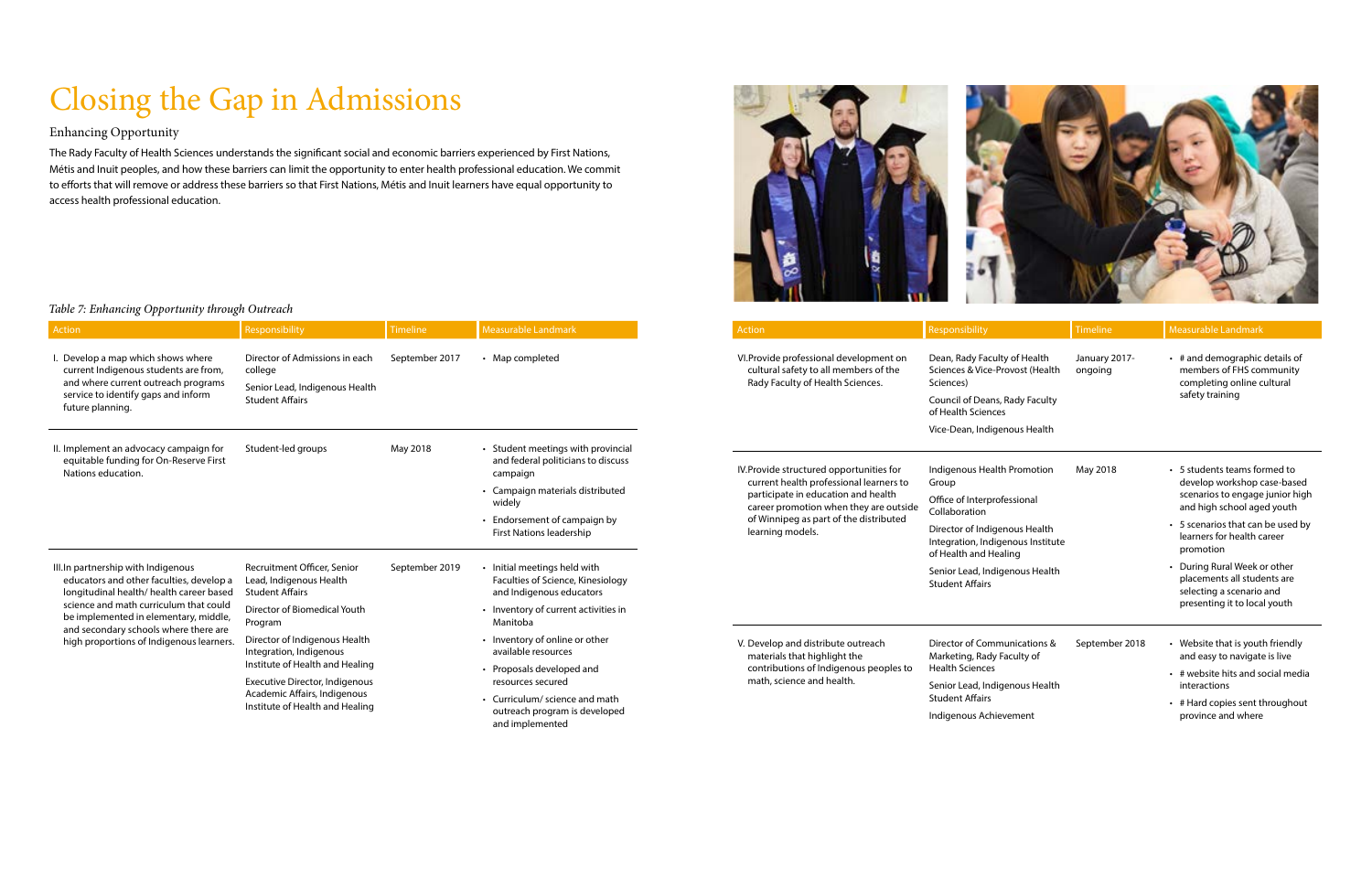| Action                                                                                                                                                                                                                                                                                                    | Responsibility                                                                                                                                                                                                                                         | <b>Timeline</b> | Measurable Landmark                                                                                                                                                                                                                                                                                                                                   |
|-----------------------------------------------------------------------------------------------------------------------------------------------------------------------------------------------------------------------------------------------------------------------------------------------------------|--------------------------------------------------------------------------------------------------------------------------------------------------------------------------------------------------------------------------------------------------------|-----------------|-------------------------------------------------------------------------------------------------------------------------------------------------------------------------------------------------------------------------------------------------------------------------------------------------------------------------------------------------------|
| I. Review all current online and print<br>materials such as Applicant Information<br>Bulletins to ensure the use of uniform,<br>strength-based language and<br>messaging particularly regarding<br>Indigenous learners.                                                                                   | Director of Indigenous Health<br>Integration, Indigenous<br>Institute of Health and Healing                                                                                                                                                            | September 2018  | • All College admissions websites<br>have been reviewed and<br>language updated<br>• All policy documents related to<br>Indigenous students or<br>Indigenous health have been<br>reviewed and updated                                                                                                                                                 |
| II. Review current entrance criteria and<br>assess whether any present an<br>unreasonable barrier to Indigenous<br>learners.                                                                                                                                                                              | Director of Indigenous Health<br>Integration, Indigenous<br>Institute of Health and Healing<br>Executive Director, Indigenous<br>Academic Affairs, Indigenous<br>Institute of Health and Healing<br>Director of Admissions in each<br>college          | December 2018   | • Initial meeting with Admissions<br>from each College by June 2017<br>• Review of criteria, comparison<br>with national and international<br>standards completed<br>Recommendations developed<br>and implemented                                                                                                                                     |
| III. Review and strengthen criteria and<br>admissions processes that facilitate the<br>identification of students who are likely<br>to contribute to a positive learning<br>environment for First Nations, Métis and<br>Inuit learners.                                                                   | Director of Admissions in each<br>college<br>Director of Indigenous Health<br>Integration, Indigenous<br>Institute of Health and Healing<br>Executive Director, Indigenous<br>Academic Affairs, Indigenous<br>Institute of Health and Healing          | December 2018   | MMI stations, panel interview<br>questions, or equivalent<br>processes are reviewed<br>• New stations or questions are<br>developed through an<br>engagement process that allows<br>students to demonstrate desired<br>behaviors/ attitudes                                                                                                           |
| IV. Through meaningful engagement<br>processes, obtain input from First<br>Nations, Métis and Inuit communities<br>about the admissions criteria and<br>qualifications for entry into health<br>professional education and preferred<br>mechanisms for community<br>participation in interview processes. | Indigenous Panel Lead<br><b>Admissions Offices</b><br>Executive Director, Indigenous<br>Academic Affairs, Indigenous<br>Institute of Health and Healing<br>Director of Indigenous Health<br>Integration, Indigenous<br>Institute of Health and Healing | December 2018   | • #/ type of community<br>engagement activities<br>• description of participants in<br>community engagement<br>activities<br>• Community-informed<br>characteristics and qualifications<br>for health professionals are<br>identified<br>• Framework for review of current<br>admissions policies/ processes<br>based on community input<br>developed |

- Collaborative review of Colleges admissions policies and processes completed
- # Community members participating in admissions processes
- Community member satisfaction with inclusion in admissions process



### *Table 8: Enhancing Opportunity through Admissions Policies and Processes*